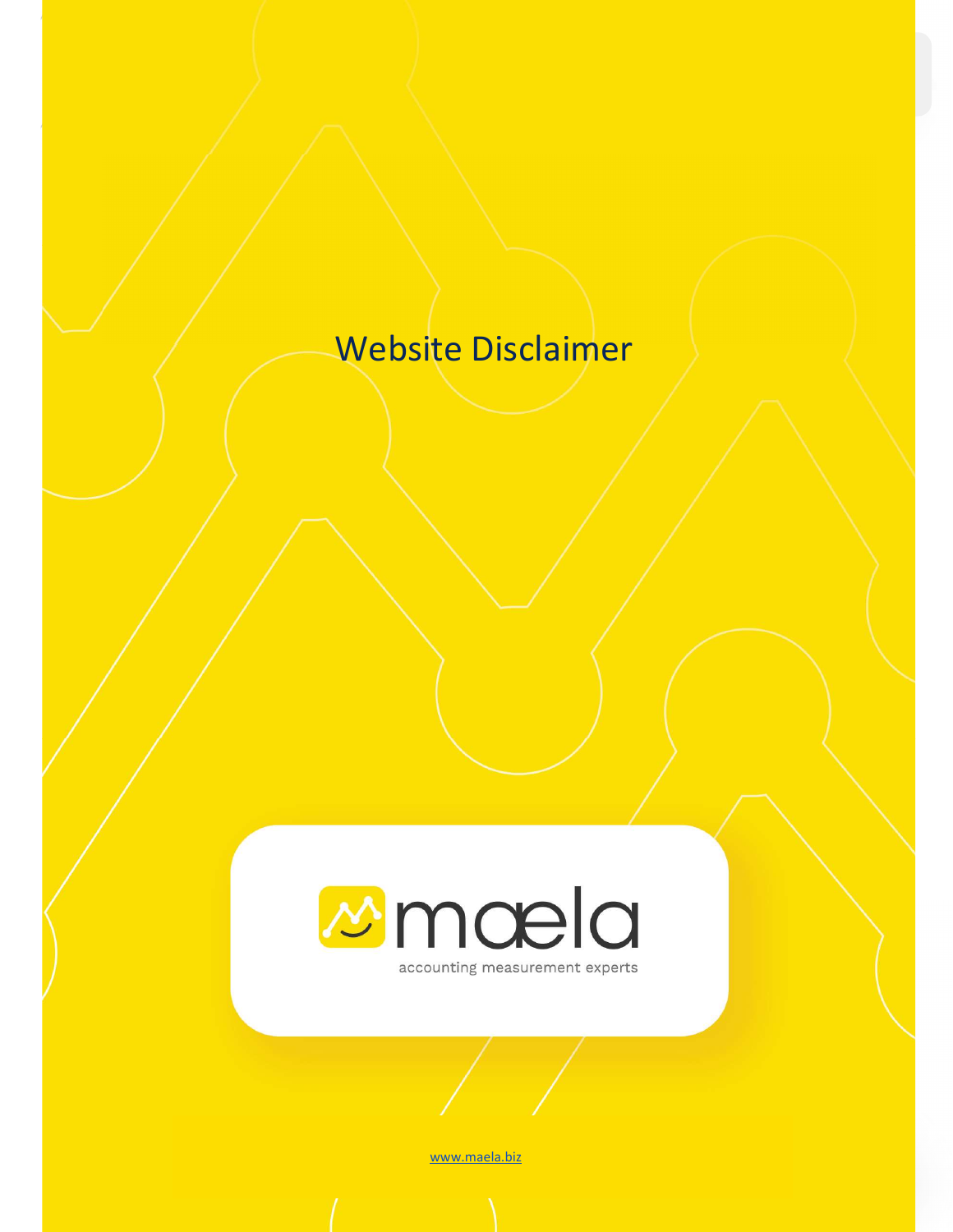# Website Disclaimer

The content of the pages of this website were created for marketing purposes and should be used for general information only. Content is subject to change without notice.

Your use of any information or materials on this website is entirely at your own risk, for which we shall not be liable. It shall be your own responsibility to ensure that any products, services or information available through this website meet your specific requirements.

This website contains material which is owned by or licensed to us. This material includes, but is not limited to, the design, layout, look, appearance and graphics. Reproduction is prohibited other than in accordance with the copyright notice, which forms part of these terms and conditions.

From time to time this website may also include links to other websites. These links are provided for your convenience to provide further information. They do not signify that we endorse the website(s). We have no responsibility for the content of the linked website(s).

#### Communications

We may contact you about future offers and promotions at Maela that might be of interest to you. However, we will not share your contact details with any third parties. You may opt out at any time.

#### Privacy Policy

Maela is committed to ensuring that your privacy is protected. Should we ask you to provide certain information by which you can be identified when using this website, then you can be assured that it will only be used in accordance with this privacy statement.

## What we collect

We may collect the following information:

- Name and job title
- Contact information including email address
- Demographic information such as postcode, preferences and interests
- Other information relevant to customer surveys and/or services

## What we do with the information we gather

We require this information to understand your needs and provide you with a better service, and in particular for the following reasons:

- Internal record keeping
- We may use the information to improve our services
- We may use the information to customise the website according to your interests